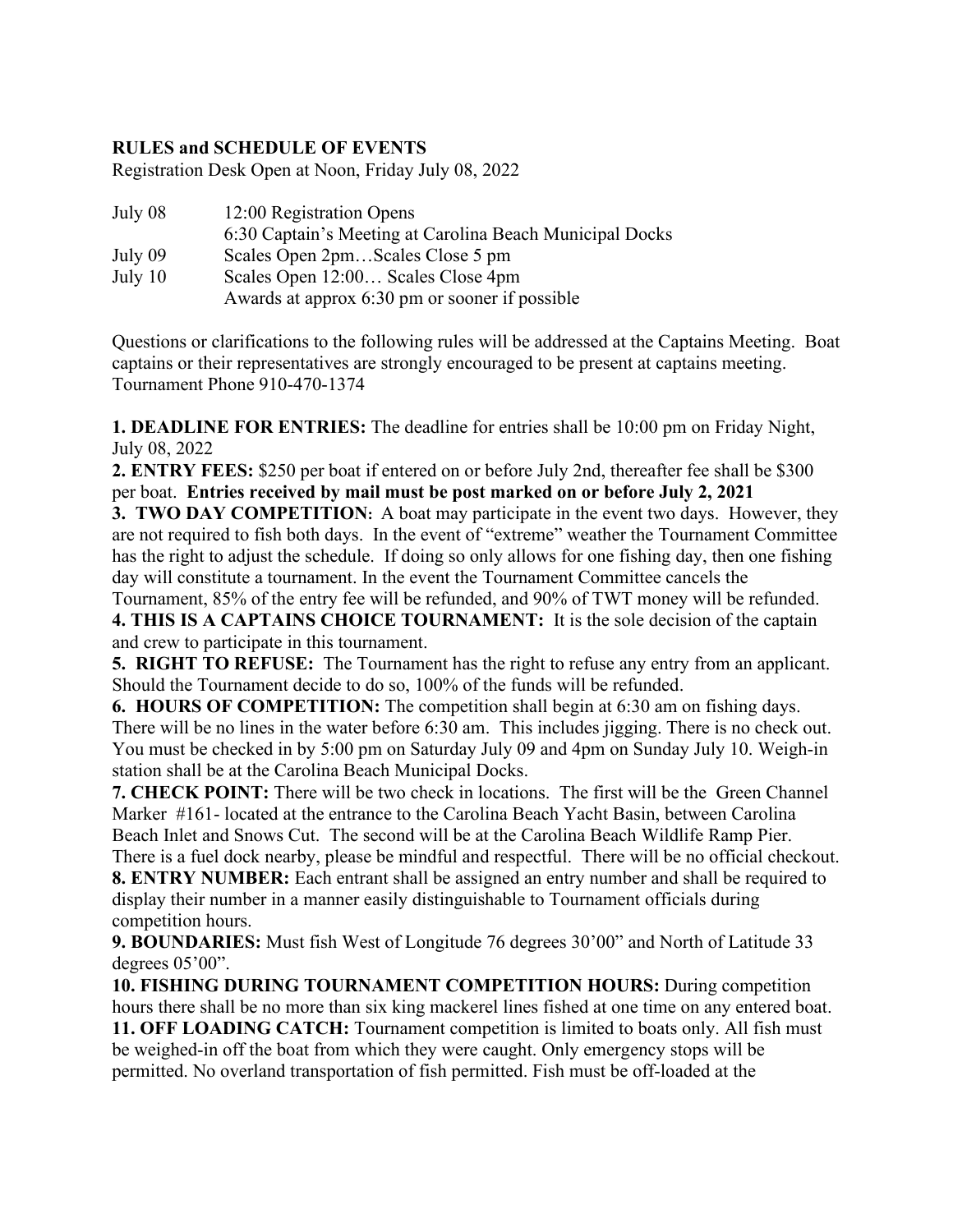designated dock. Boat must off-load catch with their representative; the boat then proceeds to a pick up point.

**12. WEIGHING IN FISH:** Scales open at 2:00 PM Saturday and 12:00 PM Sunday. At the request of the N.C. Division of Marine Fisheries, the Got Em On King Mackerel Classic Tournament will accept no King Mackerel less than 30 inches in length. Tournament will accept for weigh in, no more than three King Mackerel and one Mahi from any boat on any tournament day. However, you are encouraged to weigh in up to three King mackerel and one Mahi for special weight awards. Tournament will accept other fish as donations.

**13. FISH ELIGIBILITY:** All fish must be caught on rod and reel or hand line and entered on the day they are caught. King Mackerel must be 30-fork length inches for weigh-in. All entered fish shall become the immediate property of the Tournament.

**14. CONDITION OF FISH:** Fish shall not be mutilated in any way other than gaff and hook marks and must be in edible condition.

**15. SINGLE ENGINE CLASS:** This class is for vessels with one main outboard motor. You must declare your boat category on the registration form for the tournament. Single Engine Class payout will be paid as a Primary Prize.

**16. JUNIOR ANGLER, LADY ANGLER, & SENIOR ANGLER:** This angler must be on board while the fish is caught and act as angler, boat driver, gaffer or other team member. Junior must be under 16 years of age. Lady Angler must be 16 years or older. Senior Angler must be 55 years or older. Fish must be identified before being weighed in, and should be accompanied by Junior, Lady, or Senior Angler when possible.

**17. PRIMARY PRIZE RESTRICTIONS:** Only one Primary Prize per boat will be awarded.

**18. SECONDARY PRIZES:** A boat can win more than one Secondary Prize. Secondary Prizes include, but are not limited to Aggregate Weight, Lady, Junior and Senior Awards and Special Weight Awards.

**19. ADVERTISERS:** Any advertiser in the Tournament can win any prize, as would be awarded to any other angler.

**20. PRIZE PAYMENTS:** All prize payments will be made to the Captain, and subject to polygraph.

**21. BOAT SUBSTITUTION:** A boat may not be replaced without documented permission of the Tournament Rules Committee and entry fees are not refundable.

**22. WEIGH IN:** All boats must come to the dock under their own power.

**23. BOATS CONGREGATING:** Two or more boats congregating during competition hours may be disqualified. However, in the event of an emergency, please assist as necessary and notify Tournament Rules Committee as soon as possible. In a non -emergency event, if any boat is requiring assistance, it may be obtained by a dedicated service vessel only, and not another Tournament boat or other recreational vessel. The Tournament Rules Committee should be notified by phone immediately.

**24. PROCEDURES IN THE EVENT OF TIES:** If two or more King Mackerel are the same weight, the winner shall be determined by the date  $\&$  time of the first fish weighed.

**25. RULES COMMITTEE:** The Committee's judgments and solutions to protests or situations shall be final. The Tournament Rules Committee reserves the right to inspect any boats entered. **26. SWORN AFFIDAVIT & PROTESTS:** When entry form is signed, this is a sworn affidavit adhering to all rules. Tournament reserves the right to refuse entry of a person or boat. All protests concerning the determination of the tournament winners shall be made to the Tournament Rules Committee and shall be accompanied by \$200 cash. All protests shall be